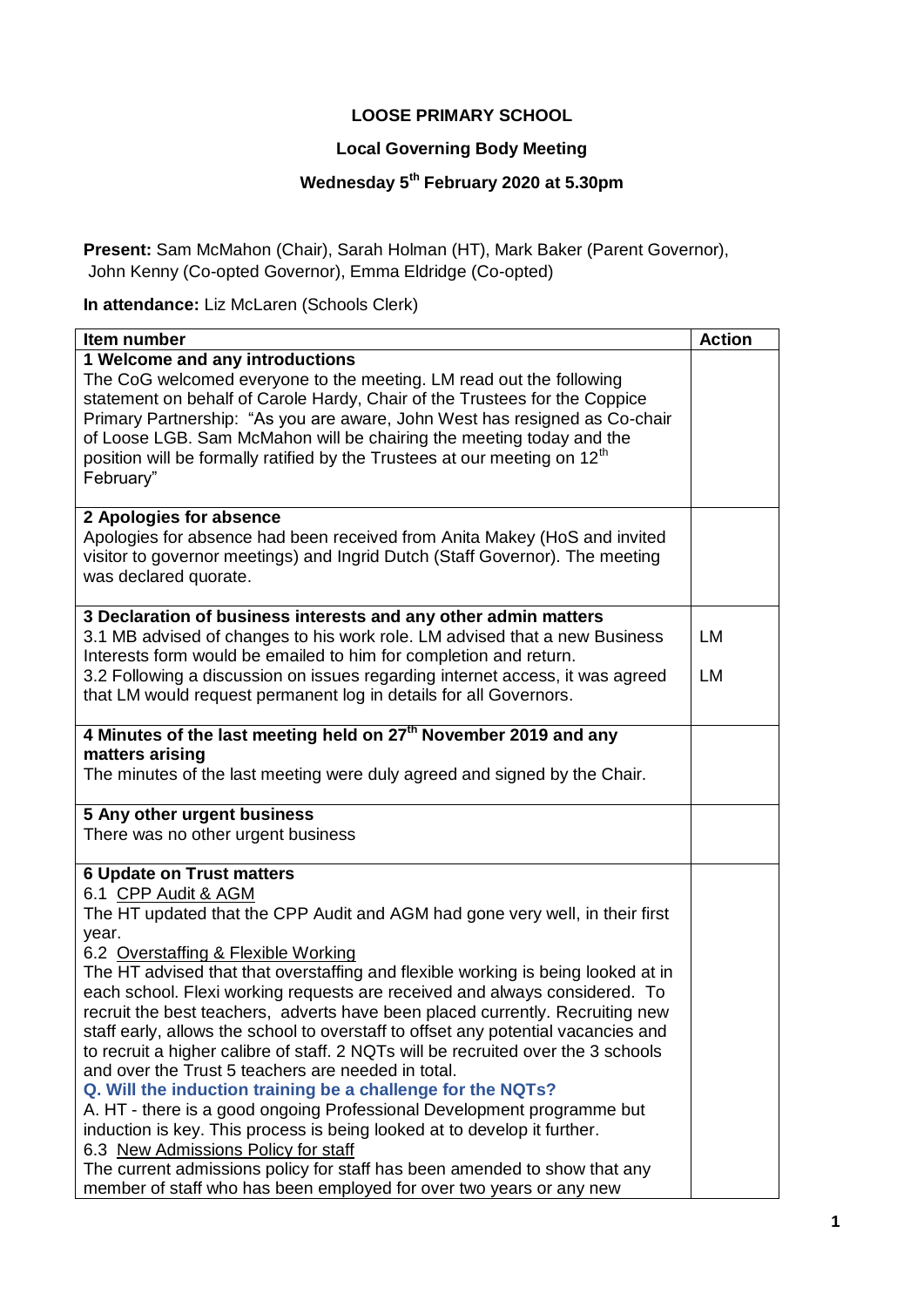| member of staff who has been recruited to fill a specific post, and all who have<br>school aged children, will be considered for a place over the criteria of |  |  |  |  |  |
|---------------------------------------------------------------------------------------------------------------------------------------------------------------|--|--|--|--|--|
| proximity of the home address to the school.                                                                                                                  |  |  |  |  |  |
| 6.4 School Conditions Surveys                                                                                                                                 |  |  |  |  |  |
| These are currently being sought and will be done annually.                                                                                                   |  |  |  |  |  |
| 6.5 Broadband Contract                                                                                                                                        |  |  |  |  |  |
| A new Broadband contract has been introduced across the Trust. It was                                                                                         |  |  |  |  |  |
| advised that the same would be done for the catering and cleaning contracts in                                                                                |  |  |  |  |  |
| due course. Concerns were voiced that the Trust should be mindful in terms of                                                                                 |  |  |  |  |  |
| what contractors offer and what they actually provide. SH confirmed that the                                                                                  |  |  |  |  |  |
| schools will have input at some stage and that healthy meals would be a                                                                                       |  |  |  |  |  |
| priority.                                                                                                                                                     |  |  |  |  |  |
| 6.6 LPS Sports Funding                                                                                                                                        |  |  |  |  |  |
| The HT confirmed that this had been awarded. KS1 play equipment had been<br>previously approved and was nowpurchased and in situ.                             |  |  |  |  |  |
| 6.7 New CPP Business Structure                                                                                                                                |  |  |  |  |  |
| The chart was shown and explained to Governors. Further information and                                                                                       |  |  |  |  |  |
| questions are in the Confidential Annex for Governors.                                                                                                        |  |  |  |  |  |
|                                                                                                                                                               |  |  |  |  |  |
| <b>7 Trust policies</b>                                                                                                                                       |  |  |  |  |  |
| The Curriculum statement and School Food Guidelines polices were noted.                                                                                       |  |  |  |  |  |
|                                                                                                                                                               |  |  |  |  |  |
| 8 School strategic matters - Headteachers Report (verbal)                                                                                                     |  |  |  |  |  |
| <b>Staffing Update</b>                                                                                                                                        |  |  |  |  |  |
| 8.1 The HT advised that new staff had been employed, including a<br>replacement TA for yr 4, a 1:1 HNF TA and a cover supervisor. A new admin                 |  |  |  |  |  |
| officer and environment assistant started in January 2020.                                                                                                    |  |  |  |  |  |
| 8.2 Currently 2.4 (equivalent) teaching posts are being advertised for                                                                                        |  |  |  |  |  |
| September. Staff are working extra days (fixed) to cover these current roles.                                                                                 |  |  |  |  |  |
| The Trust has also agreed to advertise for one school direct (trainee) salaried                                                                               |  |  |  |  |  |
| teaching post for each of the schools.                                                                                                                        |  |  |  |  |  |
| <b>Q. What does the Environment Assistant do?</b>                                                                                                             |  |  |  |  |  |
| A. HT - she is responsible for keeping the environment around the school in                                                                                   |  |  |  |  |  |
| good order, keeping it all neat and tidy.                                                                                                                     |  |  |  |  |  |
| <b>Professional Development Summary</b>                                                                                                                       |  |  |  |  |  |
| 8.3 The 3 <sup>rd</sup> Development Day in January was linked to supporting pupils with                                                                       |  |  |  |  |  |
| anxiety which in turn linked into the schools Headstart Project and pupil                                                                                     |  |  |  |  |  |
| wellbeing priority. The 4th Day is being held on 14th February and will focus on                                                                              |  |  |  |  |  |
| "An Ethic of Excellence" lead by the EHT in the first morning session and a                                                                                   |  |  |  |  |  |
| Deep Dive session with Paul Murphy in the second session.<br>8.4 The HT advised that Deep Dives look at specific subjects in depth to                         |  |  |  |  |  |
| ascertain how and why schools tackle the subject and the impact of this. It is                                                                                |  |  |  |  |  |
| important that the Governors check and monitor this in their reports. Currently                                                                               |  |  |  |  |  |
| the school is working on Deep Dive reviews in science, reading and phonics                                                                                    |  |  |  |  |  |
| and PE. Later this term the school with be involved in a session with Challenge                                                                               |  |  |  |  |  |
| Partners with local collaboration schools.                                                                                                                    |  |  |  |  |  |
| 8.5 The HT advised that the three key priorities in the SIP are reading,                                                                                      |  |  |  |  |  |
| wellbeing of children and staff and developing leaders. The Governor                                                                                          |  |  |  |  |  |
| monitoring pairs will be looking at these priorities in their Quality of Education                                                                            |  |  |  |  |  |
| visits.                                                                                                                                                       |  |  |  |  |  |
| 8.6 The HT advised that there are three PDS sessions a term. Sessions for the                                                                                 |  |  |  |  |  |
| remainder of the academic year will be on developing areas of the global                                                                                      |  |  |  |  |  |
| curriculum and subject leadership.                                                                                                                            |  |  |  |  |  |
| 8.7 The T&L leader is currently working with HLTAs, Cover Supervisors and                                                                                     |  |  |  |  |  |
| Sports Teachers and continues to support and work alongside other leaders                                                                                     |  |  |  |  |  |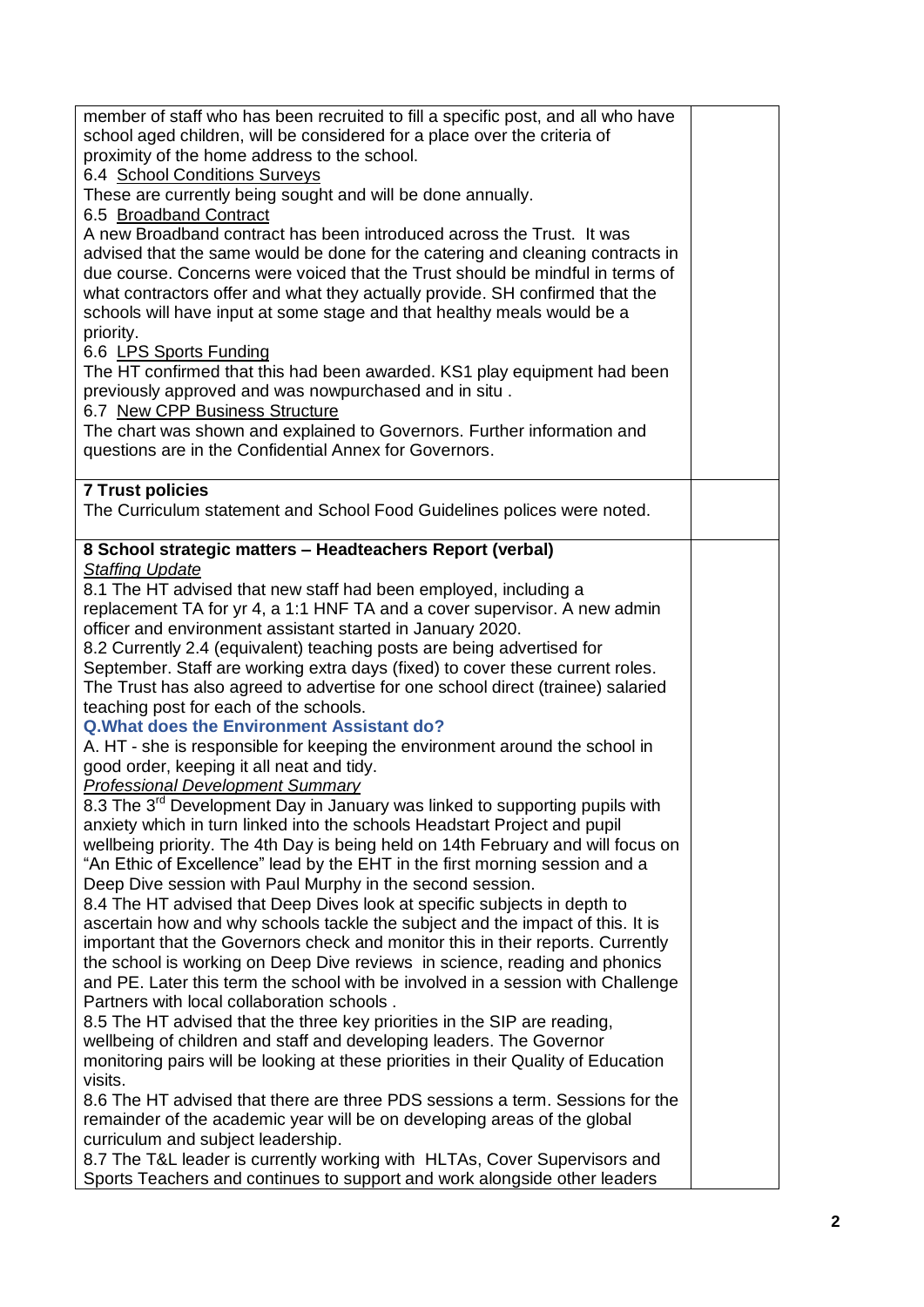| and subject leaders to support them in their development too.                                                                                                                                                                                                                                                                                                                                                                                                                                                                                                                                                                                                                                                                                                                                                                                                                                                                                                                                                                                                 |           |
|---------------------------------------------------------------------------------------------------------------------------------------------------------------------------------------------------------------------------------------------------------------------------------------------------------------------------------------------------------------------------------------------------------------------------------------------------------------------------------------------------------------------------------------------------------------------------------------------------------------------------------------------------------------------------------------------------------------------------------------------------------------------------------------------------------------------------------------------------------------------------------------------------------------------------------------------------------------------------------------------------------------------------------------------------------------|-----------|
| Premises<br>8.8 Recent surveys show that the school premises are in good order. The HT<br>advised of the changes to offices in LPS and the creation of the new Trust<br>Office in KS1 building to accommodate the EHT, the CEO and other Trust<br>employees. The recent staff and parent surveys showed that it was felt that the<br>quality of the school environment and buildings was good.                                                                                                                                                                                                                                                                                                                                                                                                                                                                                                                                                                                                                                                                |           |
| <b>Budget</b><br>8.9 Currently above the 2% reserve. Projected end of year figure is showing as<br>£92.775k which is down on the original forecast of £120,000.<br>Q. Is any of the reserve money ring-fenced?<br>A. HT – no. Bearing in mind that the forecast was set in April 2019 and there<br>have been a number of changes, for example, the change in HT, purchase of<br>new furniture, re-organisation of offices and the introduction of a new Trust<br>Office. Pay related changes have occurred too. Income was less than expected                                                                                                                                                                                                                                                                                                                                                                                                                                                                                                                 |           |
| from the PTA than when the budget forecast was set. The swimming pool<br>contributions from parents have been much lower.<br>8.10 Q. Why doesn't the school charge for the hire of the swimming pool?<br>A. HT – The pool is let to a number of swimming instructors according to our<br>lettings policy. There are group swimming lessons for pupils at our school in<br>years 2 and 3 and these are free although voluntary contributions of £20 are<br>requested annually. This is much lower than if the children swam elsewhere.<br>The school only receives half of the potential contributions from parents. At the<br>end of sessions, most children can swim and any incoming children in yrs 4, 5<br>and 6 who are unable to swim are offered free 1:1 lessons. The cost of<br>maintenance is high (water / electricity charges).<br>Q. Can the situation regarding charging be looked at?                                                                                                                                                          |           |
| A. The HT confirmed that this would be looked at and perhaps another<br>voluntary payment letter could be sent out in due course. 8.11 The school<br>received HNF/Medway funding which was been offset by new support staff<br>roles to support pupils.<br>8.12 Pay related changes had occurred since the last monitoring and had been<br>approved in 19/20 budget. This will be discussed further in the next monitoring<br>meeting.                                                                                                                                                                                                                                                                                                                                                                                                                                                                                                                                                                                                                        | <b>HT</b> |
| 9 Safeguarding and disability matters<br>There were no safeguarding or disability matters to discuss.                                                                                                                                                                                                                                                                                                                                                                                                                                                                                                                                                                                                                                                                                                                                                                                                                                                                                                                                                         |           |
| 10 Any other school matters<br>Residential visit - Y4 - April 2020<br>The HT advised that the Sayers Croft trip had been approved at a previous<br>Governors meeting and asked for approval for ID to take responsibility for the<br>paperwork and planning of the trip. This was agreed.<br>LM advised that ID had sent in an update regarding the school trip to Sayers<br>Croft. She confirmed that the paperwork had been completed and uploaded to<br>Evolve. The system appeared very robust with internal checklists mirroring the<br>requirements of Evolve.<br>Staff packs (including medical and dietary information) were nearing<br>completion and would be shared with staff at the trip briefing.<br>Briefing meetings with staff and children would be scheduled nearer the<br>time. Most payments have been received and communications sent to any that<br>were outstanding.<br>Two children were unable to attend the trip and arrangements would be put in<br>place for them in due course. ID confirmed that Sayers Croft was a certified |           |
| centre and they provided all risk assessments. Mr Farley had checked all                                                                                                                                                                                                                                                                                                                                                                                                                                                                                                                                                                                                                                                                                                                                                                                                                                                                                                                                                                                      |           |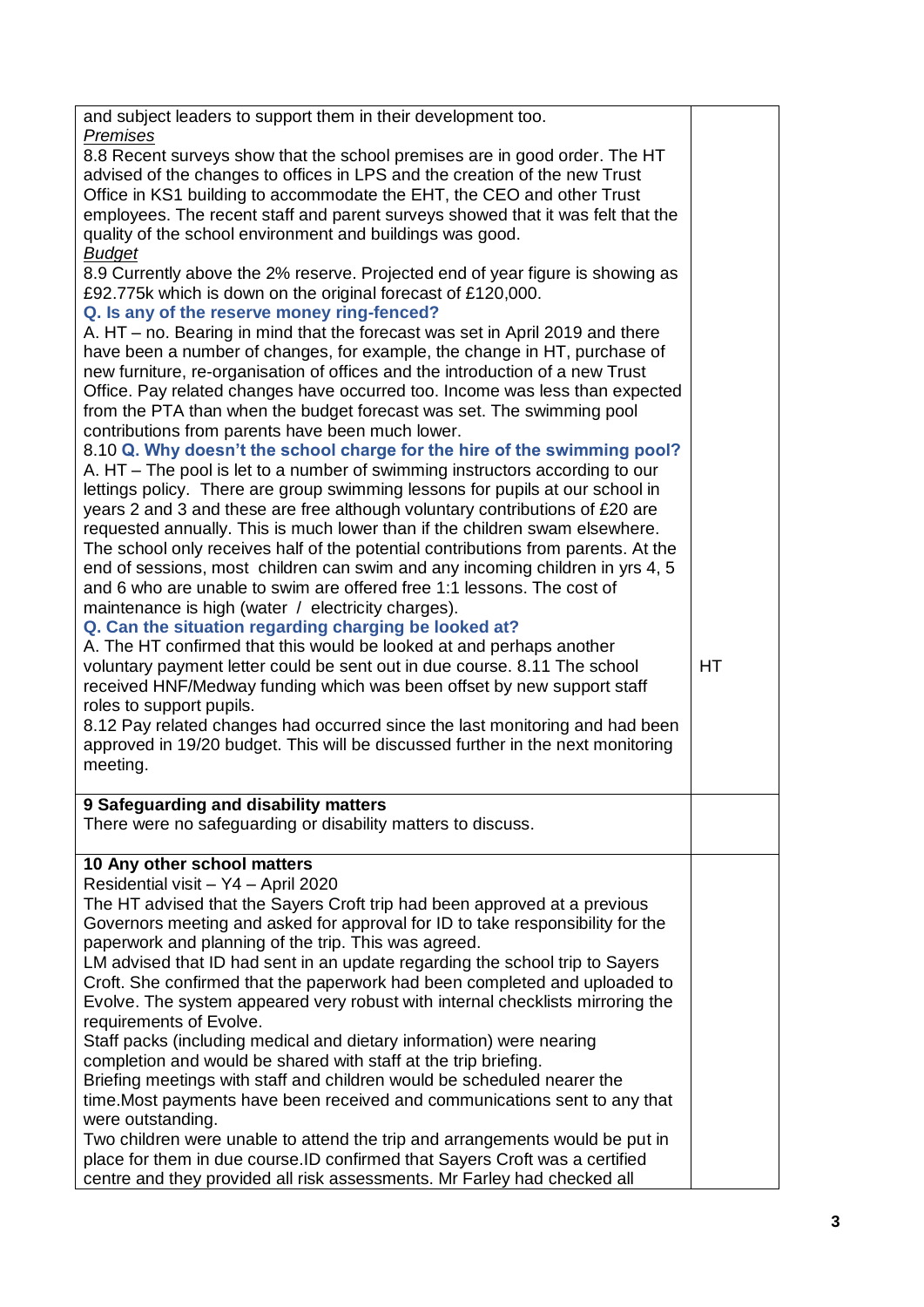| these.                                                                                                                                                     |              |
|------------------------------------------------------------------------------------------------------------------------------------------------------------|--------------|
| 11 Governor monitoring                                                                                                                                     |              |
| Governors gave briefings on their recent monitoring reports.                                                                                               |              |
| <b>Quality of Education</b>                                                                                                                                |              |
| 11.1 It was a very positive visit and wonderful to see how the children<br>responded to the global curriculum. The HT advised that current affairs were    |              |
| incorporated on a daily basis. I-pads recently purchased had made a positive                                                                               |              |
| difference to learning and research.                                                                                                                       |              |
| 11.2 GLO (Global Learning Opportunities) sessions had been taking place                                                                                    |              |
| every two weeks to allow children to spend an hour learning a completely                                                                                   |              |
| different subject/activity as a whole group. From January the system had                                                                                   |              |
| changed to allow children to choose activities offered within their year group                                                                             |              |
| and it was hoped thateventually, children would be able to choose individually                                                                             |              |
| from activities offered across the whole school. Children can sign up from                                                                                 |              |
| three session choices. The HT advised that sources of information/resources                                                                                |              |
| included parents, many of whom had skills that could be tapped into and<br>utilised.                                                                       |              |
| Q. How did this work during the working day and where did the hour                                                                                         |              |
| come from?                                                                                                                                                 |              |
| A. HT – coaching sessions with leaders led to the realisisation and common                                                                                 |              |
| vision that it was important that children had choices about their learning and                                                                            |              |
| that the school gave them the skills to learn. There is flexibility to accommodate                                                                         |              |
| the extra hour as children do not work to a fixed timetable. The choice of                                                                                 |              |
| subjects relate to one of the 6 Global themes. The school looks at the skills and                                                                          |              |
| knowledge the children needwhen planning the GLO sessions.                                                                                                 | Co-CoG/      |
| 11.3 Further information was read out from the report in relation to Deep Dives,<br>EYFS and SEND.                                                         | EЕ           |
| 11.4 The HT advised that the internal school reviews include a full review of                                                                              |              |
| subject areas, and HTs and other staff are involved in these reviews led by the                                                                            | <b>ID/JK</b> |
| EHT. The monitoring reports should show where Governors challenge subject                                                                                  |              |
| leaders on the curriculum and this needs to be clear on the next reports.                                                                                  |              |
| Welfare                                                                                                                                                    |              |
| 11.5 The HT advised of the need to show the impact of the newly appointed                                                                                  |              |
| nurture teacher and Governors will provide feedback on this impact.                                                                                        | JK           |
| 11.7 JK advised that due to the current vacancy in the Welfare Monitoring                                                                                  |              |
| team, he would be happy to do be part of this team as well as the L&M team,<br>for the time being. The HT thanked him for his support.                     |              |
| Leadership & Management                                                                                                                                    |              |
| 11.8 Overall the Monitoring pair was very impressed with the Leadership &                                                                                  |              |
| Management. They reported that the Curriculum plans and booklets were also                                                                                 |              |
| impressive in how they had been put together. Logistics of how the subject                                                                                 |              |
| leaders worked with teachers and available resources were looked at and the                                                                                |              |
| Governors were pleased to see how well it worked.                                                                                                          |              |
| 11.9 It was reported that the quality of books and feedback in those they saw in<br>years 2 and R was exceptional. However, the monitoring pair would have | HT           |
| liked more opportunity to speak to the children for feedback. The HT advised                                                                               |              |
| that this could be built into the next visit with tours possibly led by prefects.                                                                          |              |
| Additionally curriculum leaders across the year could meet with Governors for                                                                              |              |
| a Q and A session as part of the monitoring visits.                                                                                                        |              |
| 11.10 Coaching and its benefit to teachers, the wellbeing of staff and the                                                                                 |              |
| reduction of workloads had been discussed. The HT advised that recent staff                                                                                |              |
| surveys showed that the wellbeing and work-life balance were being                                                                                         |              |
| considered.                                                                                                                                                |              |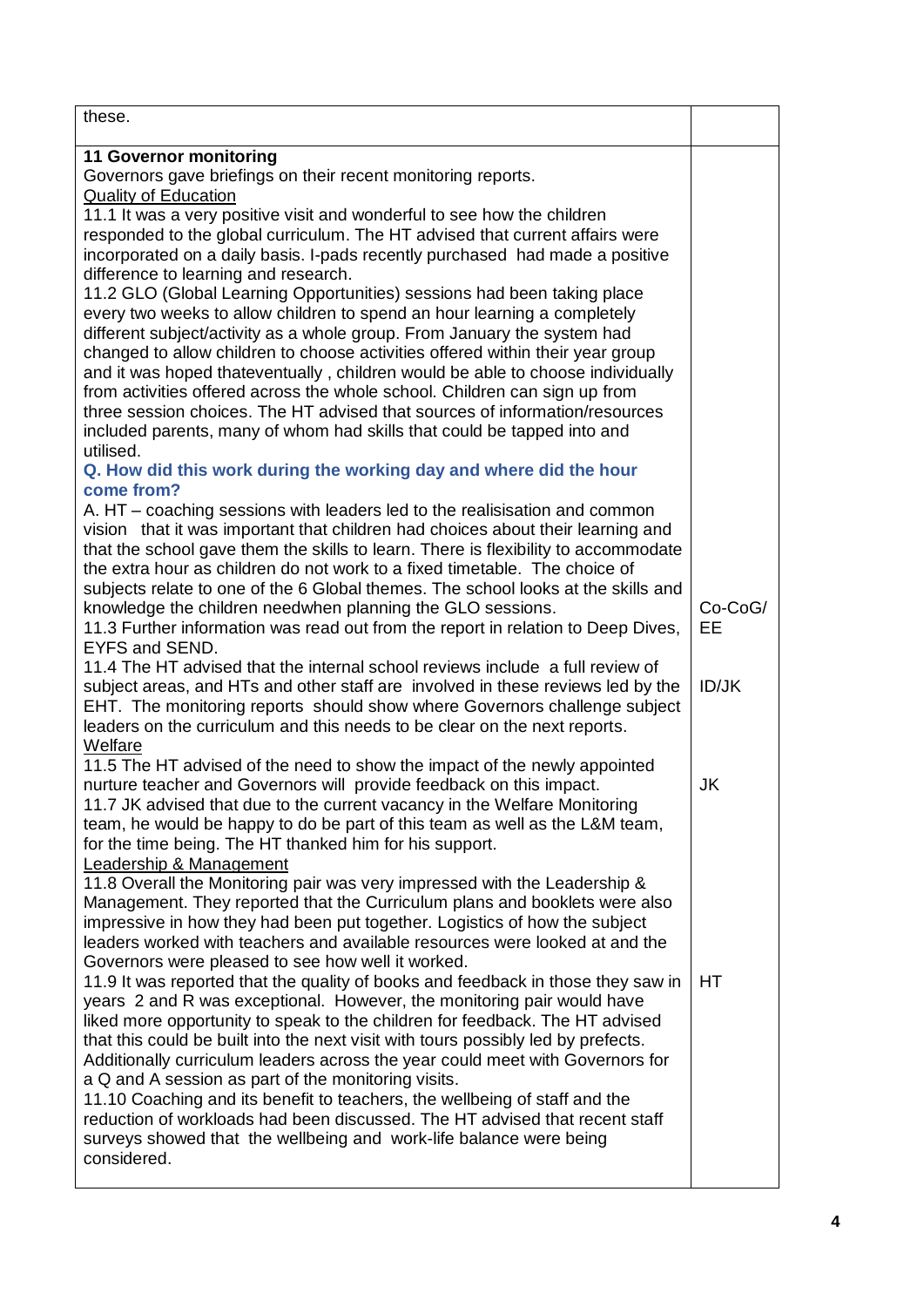| New monitoring report format and timely completions<br>11.11 A discussion was held on the formatting and completion of forms. In<br>general, the layout and form are liked. The reports are very detailed but<br>realistically should be a summary. It was felt that perhaps there was a need to<br>have to fill each box however the priority should be whether the school has |    |
|---------------------------------------------------------------------------------------------------------------------------------------------------------------------------------------------------------------------------------------------------------------------------------------------------------------------------------------------------------------------------------|----|
| reached the targets set.<br>11.12 A timeline and deadline would be helpful in getting the reports back in                                                                                                                                                                                                                                                                       |    |
| time. LM to action going forward.                                                                                                                                                                                                                                                                                                                                               |    |
| Q. To HT - Do you find it useful to have the Key Targets in the form set                                                                                                                                                                                                                                                                                                        |    |
| out in front of you?<br>A.HT – yes it makes it easier to keep the focus and questions on school                                                                                                                                                                                                                                                                                 |    |
| priorites and targets during the monitoring pair meetings.<br>11.13 Further information and questions are in the Confidential Annex for                                                                                                                                                                                                                                         |    |
| Governors.                                                                                                                                                                                                                                                                                                                                                                      |    |
| Remove? The Trust will have a separate bank account moving forward. It was<br>felt that Governors would need to understand the amounts being paid to the                                                                                                                                                                                                                        |    |
| Trust and the benefits to the school.                                                                                                                                                                                                                                                                                                                                           | LM |
| 11.14 Curriculum spends, with SLs putting together a plan for funding, was felt<br>to be a strong area. Depending on the level of spend this is authorised by the<br>SL, HT or EHT.                                                                                                                                                                                             |    |
| 11.15 Charity donations (eg non uniform days for red nose day) are paid<br>directly to the charity                                                                                                                                                                                                                                                                              | ID |
| 11.16 With school income, it was felt that certain facilities are just about<br>breaking even. Perhaps the TB/School should look at these to estimate costs<br>going forward. Discussions were held on the KPIs for finance and SH<br>suggested using the CPP KPIs as a comparison. LM to send these out with the                                                               |    |
| minutes.<br>11.17 A list of focus points had been compiled for the next review. It was<br>outlined and agreed that an action point would be added: "Safeguarding will be<br>covered by the Welfare monitoring pair and in the interim JK will be attending<br>Welfare visits."                                                                                                  |    |
| 12 Any other governor matters                                                                                                                                                                                                                                                                                                                                                   |    |
| 12.1 Training Needs<br>LM was asked if LPS Governors were members of the Governor Hub. If so,<br>would there be training available and what would be the associated costs? LM<br>to investigate<br>12.2 Other Matters                                                                                                                                                           | LM |
| Nothing further to report                                                                                                                                                                                                                                                                                                                                                       |    |
| 13 Agreement of confidentiality and action points                                                                                                                                                                                                                                                                                                                               |    |
| 13.1 Items of confidentiality were agreed. These included items on staffing and                                                                                                                                                                                                                                                                                                 |    |
| budgeting.<br>13.2 Action points were agreed as listed in the table below.                                                                                                                                                                                                                                                                                                      |    |
| 14 Points to feed back to the Trust Board                                                                                                                                                                                                                                                                                                                                       |    |
| Nothing to feedback                                                                                                                                                                                                                                                                                                                                                             |    |
| 15 Dates for next LGB meetings and any school events:                                                                                                                                                                                                                                                                                                                           |    |
| Wednesday 18th March 2020 at 5.30pm                                                                                                                                                                                                                                                                                                                                             |    |
| Wednesday 13 <sup>th</sup> May 2020 at 5.30pm                                                                                                                                                                                                                                                                                                                                   |    |
| Wednesday 8 <sup>th</sup> July 2020 at 5.30pm<br>Governors to see weekly newsletter for school events                                                                                                                                                                                                                                                                           |    |
|                                                                                                                                                                                                                                                                                                                                                                                 |    |